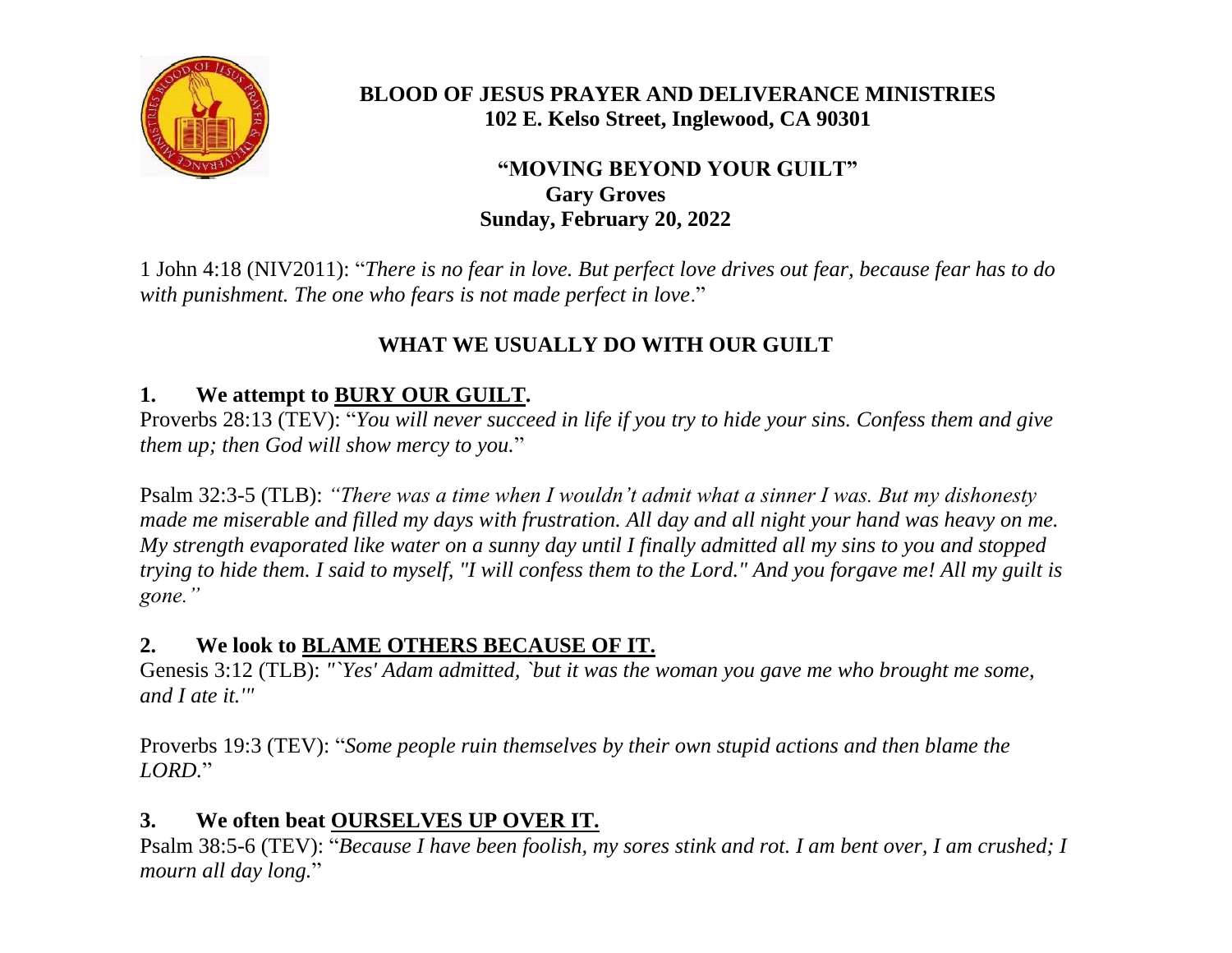# **WHAT THE BIBLE SAYS TO DO WITH MY GUILT?**

# **1. I OWN IT.**

Proverbs 20:27 (GN): *"The Lord gave us a mind and a conscience. We cannot hide from ourselves."*

1 John 1:8 (GN): *"If we say we have not sinned we're just deceiving ourselves and the truth is not in us."*  Lamentations 3:40 (NIV): "*Let us examine our ways and test them, and let us return to the LORD*."

#### **2. I ACCEPT RESPONSIBILITY FOR IT.**

Psalm 51:3 (TLB): "*For I admit my shameful deed—it haunts me day and night."*

James 5:16 (TLB): "*Admit your faults to one another and pray for each other so that you may be healed. The earnest prayer of a righteous man has great power and wonderful results*."

#### **3. I ASK AND RECEIVE FORGIVENESS FROM GOD.**

1 John 1:9 (Phillips): *"If we freely admit that we have sinned, we find God utterly reliable. He forgives our sins and makes us thoroughly clean from all that is evil."*

Romans 3:23-24 (TLB): "*Yes, all have sinned; all fall short of God's glorious ideal; yet now God declares us "not guilty" of offending him if we trust in Jesus Christ, who in his kindness freely takes away our sins.*"

# **WHAT DOES GOD DO WITH MY GUILT WHEN I GIVE IT TO HIM?**

# **1. God FORGIVES ME INSTANTLY.**

Isaiah 55:7 (TEV): "*Let the wicked leave their way of life and change their way of thinking. Let them turn to the LORD, our God; he is merciful and quick to forgive*."

# **2. God FORGIVES ME COMPLETELY.**

Colossians 2:13-14 (MSG): "*When you were stuck in your old sin-dead life, you were incapable of responding to God. God brought you alive—right along with Christ! Think of it! All sins forgiven, the slate wiped clean, that old arrest warrant canceled and nailed to Christ's Cross*."